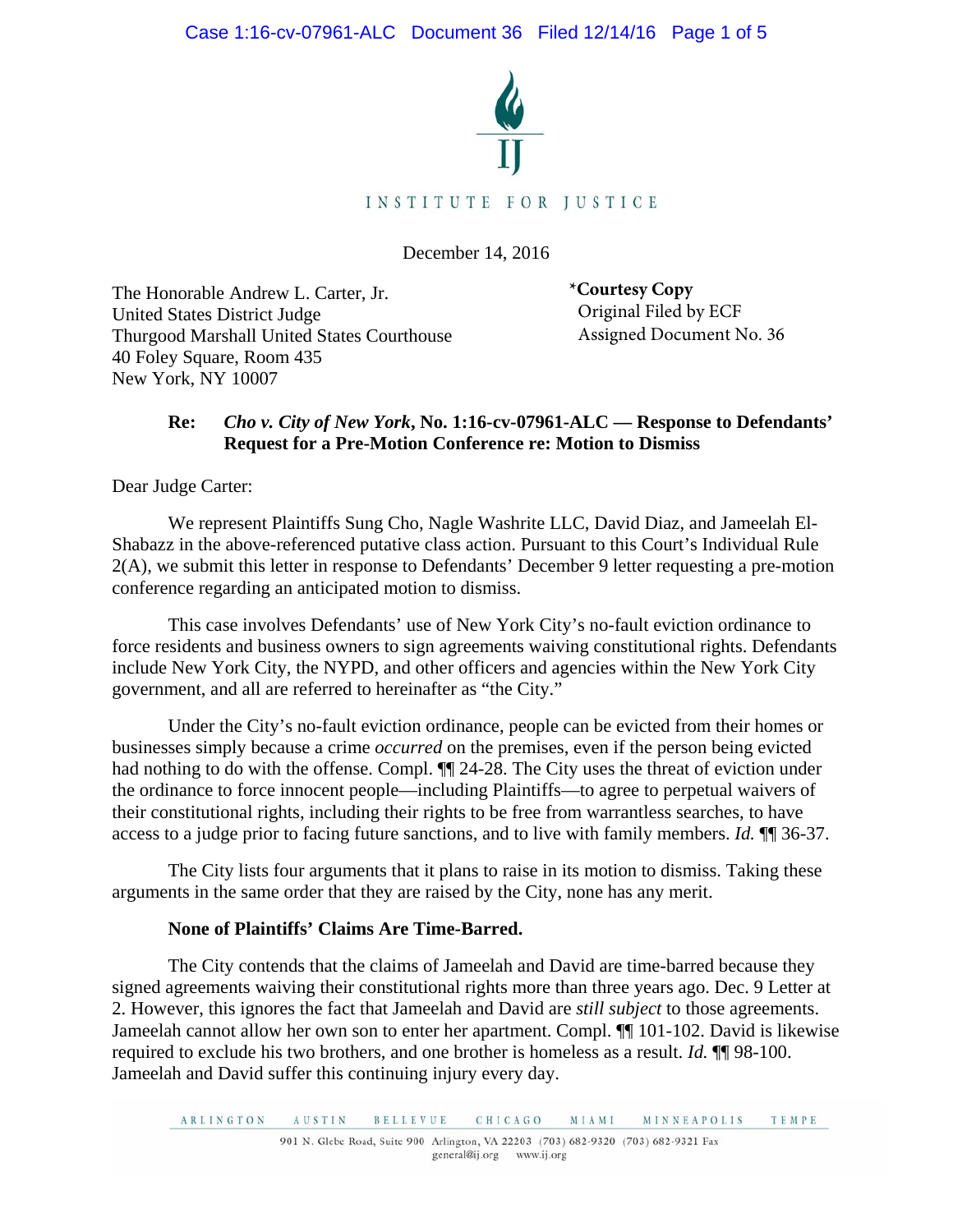The statute of limitations for this kind of ongoing constitutional violation does not begin to run until the violation ends—an event that, in this case, has not occurred. *See, e.g., Wallace v. N.Y.*, 40 F. Supp. 3d 278, 303 (E.D.N.Y. 2014) (challenge to sex offender residency restrictions was not time-barred because restrictions "remain[ed] in effect"). Likewise, it is well established that the time to bring a claim based on a contract requiring continual performance "begins to run only from the time when the contract is in some way terminated or [a] breach occurs." *Asian Vegetable Research and Dev. Ctr. v. Institute of Int'l Educ.*, 944 F. Supp. 1169, 1177 (S.D.N.Y. 1996) (quoting 31 Am. Jur. 2d *Limitation of Actions* § 92). Jameelah and David are subject to contracts that restrict their constitutional rights today and so can challenge those contracts today.

#### **Plaintiff El-Shabazz Has Not Waived Her Claims.**

The City also contends that Jameelah waived her claims by signing a release in a prior wrongful-arrest case. Dec. 9 Letter at 2. This argument is not cognizable on a motion to dismiss, as it raises issues outside the pleadings. *See Calcutti v. SBU, Inc.*, 273 F. Supp. 2d 488, 499 (S.D.N.Y. 2003) (arguments based on release were "inappropriate on a motion to dismiss"). Plaintiffs did not include any allegations about this purported release in their Complaint, and indeed Plaintiffs have not seen this purported release and do not concede that it exists or that it was signed by Jameelah. $<sup>1</sup>$ </sup>

In order to determine the effect of this purported release, the Court will need to consider myriad factual issues that cannot be resolved on a motion to dismiss. First, the Court will need to determine if Jameelah actually signed the purported release. Second, the Court will need to determine if the effective date of the purported release falls before or after the events at issue.<sup>2</sup> Third, the Court will need to inquire into the circumstances under which the release was obtained in order to determine if it is tainted by coercion or is otherwise invalid. *See, e.g., Cain v. Darby Borough*, 7 F.3d 377, 383 (3d Cir. 1993) (finding release invalid where it was obtained under blanket government policy of requiring releases of civil rights claims). Additional issues may arise after Plaintiffs have an opportunity to see the purported release and conduct discovery. This simply is not an issue that can be resolved on a motion to dismiss.

### **Plaintiffs Have Stated a Viable Claim on the Merits.**

The City contends that Plaintiffs have failed to state a viable claim on the merits, as Plaintiffs "fail to plead facts demonstrating that the waivers at issue were not knowing and voluntary." Dec. 9 Letter at 3. To the contrary, however, Plaintiffs alleged in the Complaint that

 $<sup>1</sup>$  The City notably does not argue that this purported release is a public document subject to</sup> judicial notice. *See* Dec. 9 Letter at 2 n.2 (making this argument only for settlement agreements in the eviction cases). Even if the purported release *was* a proper subject for judicial notice, this Court could take judicial notice of its existence but could not assume "the truth of the contents therein." *Calcutti*, 273 F. Supp. 2d at 499.

<sup>2</sup> While the City contends that Jameelah signed this purported release months *after* resolving the eviction case, Dec. 9 Letter at 2, the Complaint alleges that Jameelah settled her wrongful arrest suit *before* the City filed its eviction action, Compl. ¶¶ 82-83. Notably, the record in the eviction case contradicts the City's timeline, as Jameelah submitted an affidavit in the eviction case referencing the settlement of her wrongful arrest case. *See* Aff. Opp'n ¶ 33, *The City of New York v. Kelly Mgt. LLC, et al.*, No. 251484/11 (N.Y. Sup. Ct., Bronx Cty.) (filed Sept. 28, 2011).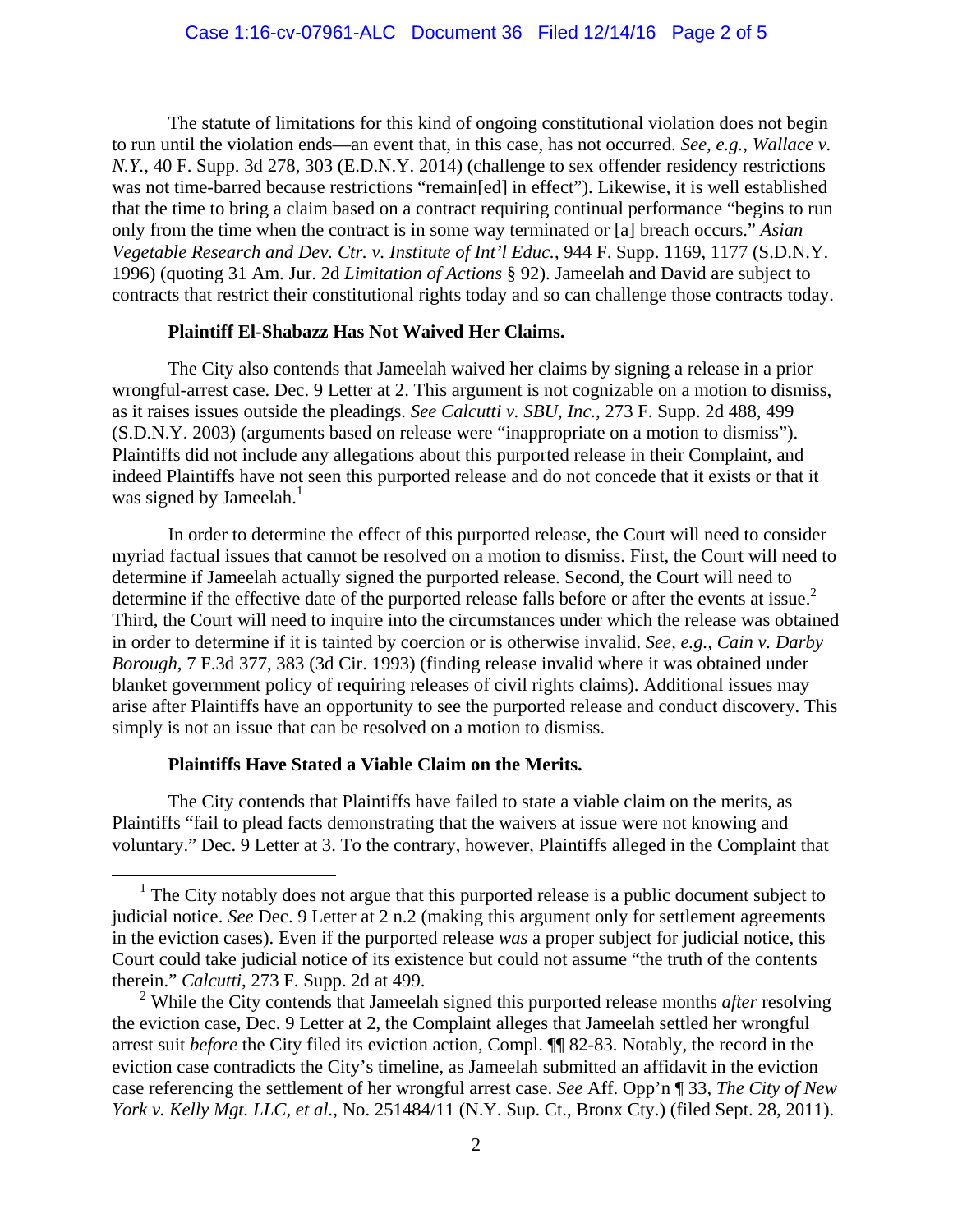their waivers of constitutional rights were *not* voluntary because they were extracted under threat of eviction. Compl. ¶¶ 50, 74, 88, 187, 195, 203.

On a motion to dismiss, the Court is required to accept Plaintiffs' allegations as true. *See O'Grady v. Middle Country School District No. 11*, 556 F. Supp. 2d 196, 198 (E.D.N.Y. 2008). For this reason, Courts generally hold that the voluntariness of a waiver is precisely the kind of intensely factual issue that cannot be resolved on a motion to dismiss. *Id.* at 201.

Plaintiffs waived their constitutional rights only because they were offered an impossible choice between waiver and eviction. The Supreme Court has held that this kind of government arm-twisting runs afoul of the "unconstitutional conditions" doctrine, which "vindicates the Constitution's enumerated rights by preventing the government from coercing people into giving them up." *Koontz v. St. Johns River Water Management Dist.*, 133 S. Ct. 2586, 2594 (2013); *see also Dolan v. City of Tigard*, 512 U.S. 374 (1994); *Nollan v. Cal. Coastal Comm'n*, 483 U.S. 825 (1987). This doctrine fully applies to government's settlement demands. *See Louisiana Pacific Corp. v. Beazer Materials & Services, Inc.*, 842 F. Supp. 1243, 1250-51 (E.D. Cal. 1994).

The perpetual waivers of constitutional rights extracted by the City run afoul of the unconstitutional conditions doctrine because they are not remotely justified by the City's asserted interests. *See Dolan*, 512 U.S. at 391 (setting out "nexus" and "proportionality" test and explaining it is more rigorous than rational basis review); *Memorial Hospital v. Maricopa County*, 415 U.S. 250, 258-59 (1974) (when government conditions implicate "fundamental rights," strict scrutiny is required). The government cannot force innocent people—people neither accused nor convicted of a crime—to give up their constitutional rights forever simply because a crime allegedly occurred at their home or business.

The City makes much of the fact that Jameelah and Sung were represented by lawyers when they signed their agreements. Dec. 9 Letter at 3. But even people with lawyers can be coerced by the government; the property owners in *Nollan*, for instance, were represented by counsel. *See Nollan v. Cal. Coastal Comm'n*, 177 Cal. App. 3d 719 (Ct. App. 1986). The lawyers representing Jameelah and Sung could advise them about the risk of eviction that they faced if they defied the City's demands, but the lawyers could not make that risk of eviction go away. The mere presence of a lawyer does not change the critical fact that Jameelah and Sung were forced, under threat of eviction, to waive their constitutional rights.

### **Plaintiffs Have Standing to Seek Prospective Injunctive Relief.**

 Lastly, the City claims that Plaintiffs lack standing to seek prospective injunctive relief because they cannot show "a non-conjectural likelihood that future criminal activity would occur in their residence or business." Dec. 9 Letter at 3.

Plaintiffs, however, need not make any such showing. Plaintiffs seek declaratory and injunctive relief to bar the City from enforcing the challenged agreements. Compl. ¶¶ F-G. Plaintiffs have standing to seek that relief because they are currently being injured by those agreements. *See MedImmune, Inc. v. Genentech, Inc.*, 549 U.S. 118, 130 (2007) (party to contract had standing to bring declaratory judgment action challenging contract's application without having to breach contract first). Under the challenged agreements, David and Jameelah are currently forced to exclude family members from their homes, and Sung is no longer entitled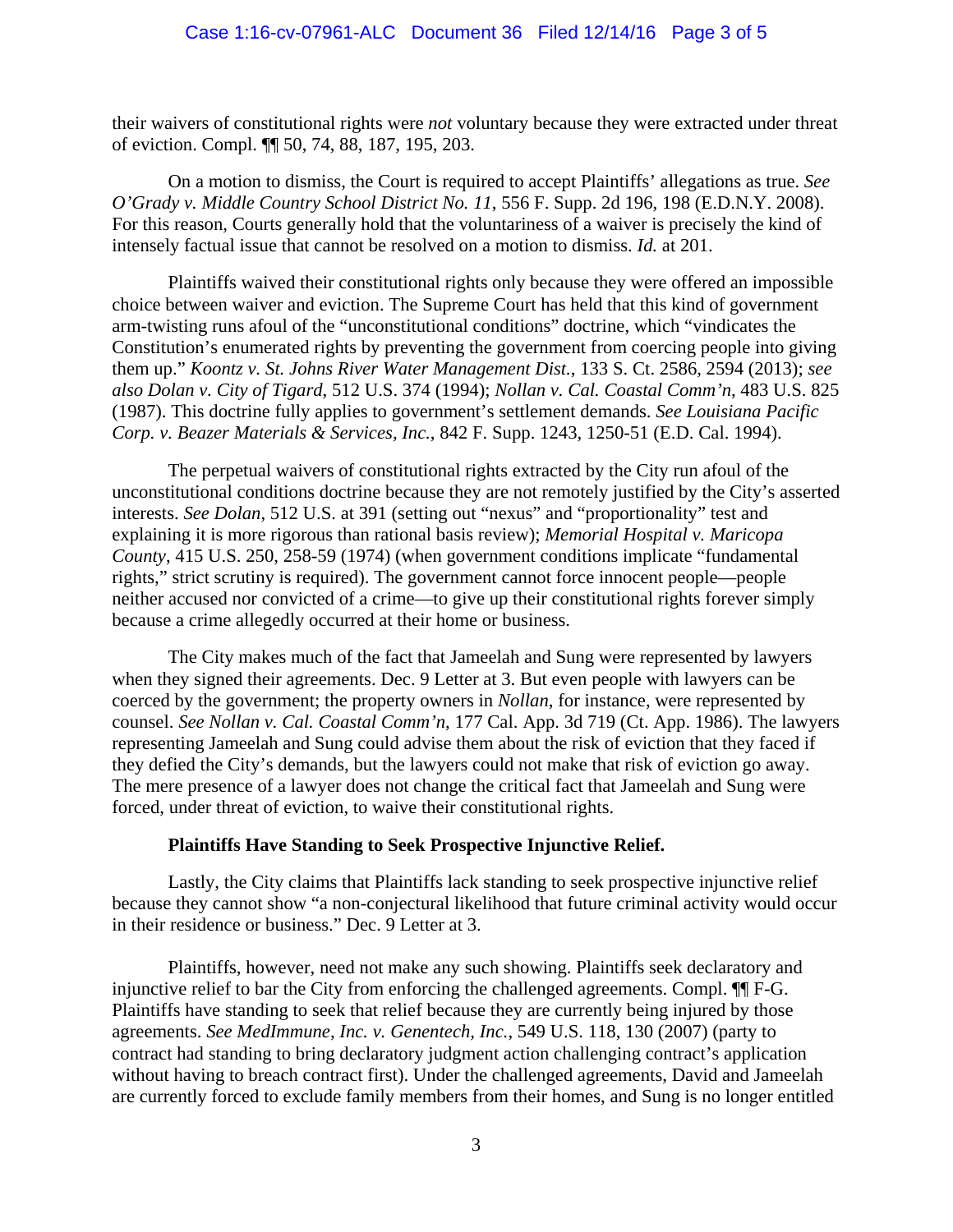to invoke his Fourth Amendment rights or his right to a judicial hearing prior to future fines or evictions. Compl. ¶¶ 94-102. An injunction will remedy those injuries by restoring the rights that Plaintiffs were forced to waive.

For all of these reasons, the City's anticipated motion to dismiss is without merit and should be denied without need for further briefing on the merits.

Respectfully submitted,

/s/ Robert Everett Johnson

Darpana M. Sheth (DS 1976) Robert Everett Johnson\* Milad Emam\* INSTITUTE FOR JUSTICE 901 North Glebe Road, Suite 900 Arlington, VA 22203 Tel: (703) 682-9320 Fax: (703) 682-9321 Email: dsheth@ij.org rjohnson@ij.org memam@ij.org

*\** Admitted *Pro Hac Vice*

*Attorneys for Plaintiffs Sung Cho, Nagle Washrite LLC, David Diaz, Jameelah El-Shabazz, and the Plaintiff Classes*